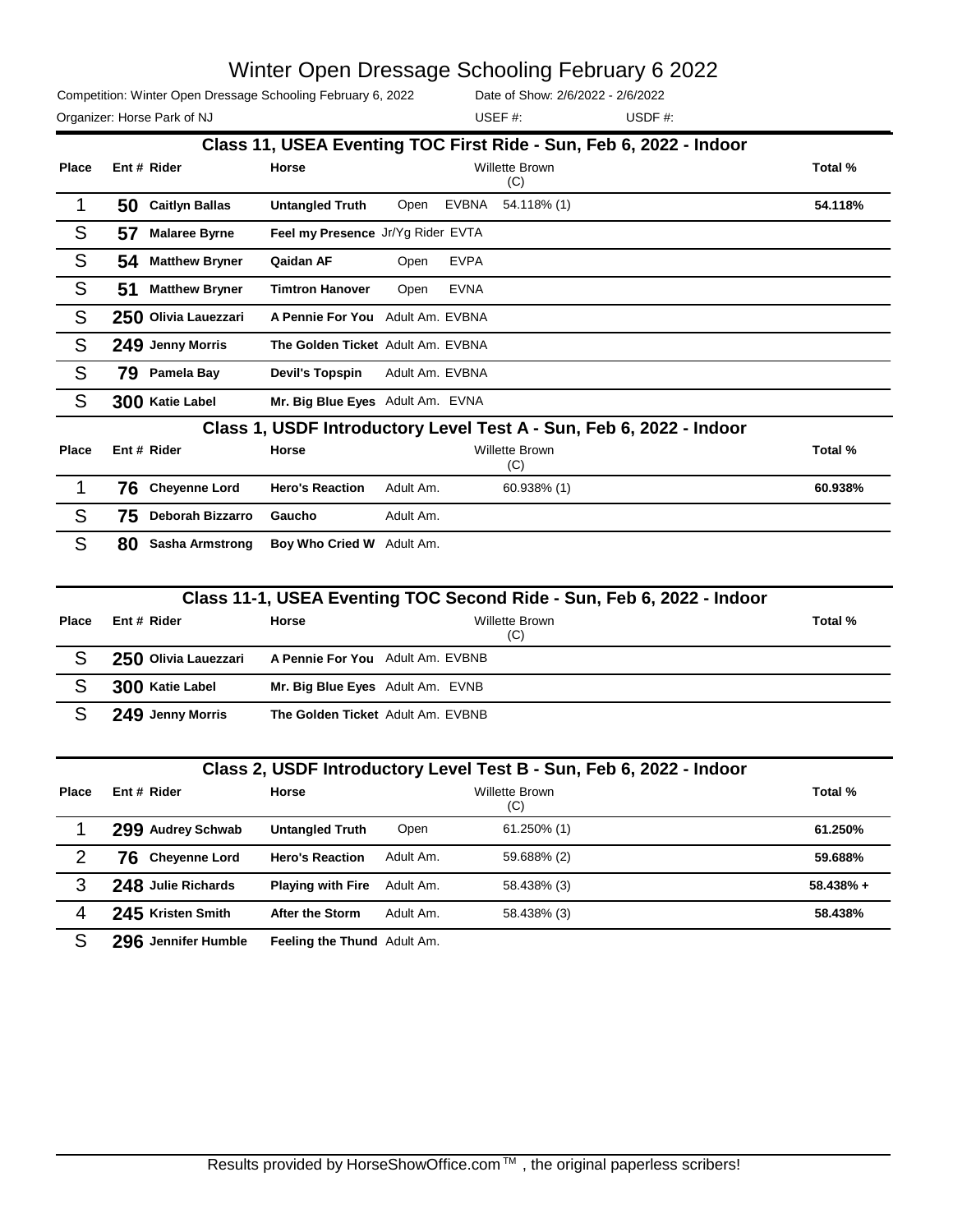Competition: Winter Open Dressage Schooling February 6, 2022

Date of Show: 2/6/2022 - 2/6/2022

Organizer: Horse Park of NJ and Solid Muslim and Muslim USDF #: USDF #: USEF #:

|                |                                         |                             |             | Class 3, USDF Introductory Level Test C - Sun, Feb 6, 2022 - Indoor |         |
|----------------|-----------------------------------------|-----------------------------|-------------|---------------------------------------------------------------------|---------|
| <b>Place</b>   | Ent # Rider                             | Horse                       |             | Willette Brown<br>(C)                                               | Total % |
| 1              | 246 Jenna Kremp                         | Andysun                     | Adult Am.   | 65.250% (1)                                                         | 65.250% |
| $\overline{2}$ | 254 Maja Bown                           | <b>Native Wave</b>          | Adult Am.   | 64.750% (2)                                                         | 64.750% |
| 3              | 291 Paulina Sobolewsk No Strings Attach |                             | Open        | 55.250% (3)                                                         | 55.250% |
| S              | 296 Jennifer Humble                     | Feeling the Thund Adult Am. |             |                                                                     |         |
| S              | 79 Pamela Bay                           | <b>Devil's Topspin</b>      | Adult Am.   |                                                                     |         |
| S              | <b>Kendra McCarty</b><br>77             | Ballyrimmon Cop Adult Am.   |             |                                                                     |         |
|                |                                         |                             |             | Class 4, USEF Training Level Test 1 - Sun, Feb 6, 2022 - Indoor     |         |
| <b>Place</b>   | Ent # Rider                             | Horse                       |             | Willette Brown<br>(C)                                               | Total % |
| 1              | 254 Maja Bown                           | <b>Native Wave</b>          | Adult Am.   | 66.923% (1)                                                         | 66.923% |
| $\overline{2}$ | 295 Emma Humble                         | <b>Divine Danella</b>       | Jr/Yg Rider | 62.885% (2)                                                         | 62.885% |
| 3              | 291 Paulina Sobolewsk No Strings Attach |                             | Open        | 55.769% (3)                                                         | 55.769% |
| S              | 251 Amanda Graham                       | L.A, Baltic Silver          | Adult Am.   |                                                                     |         |
| S              | 298 Rachel VanDemark Technicolor        |                             | Adult Am.   |                                                                     |         |
| S              | 77 Kendra McCarty                       | Ballyrimmon Cop Adult Am.   |             |                                                                     |         |
|                |                                         |                             |             | Class 7, USEF First Level Test 1 - Sun, Feb 6, 2022 - Indoor        |         |
| <b>Place</b>   | Ent # Rider                             | Horse                       |             | Willette Brown<br>(C)                                               | Total % |
|                |                                         |                             |             |                                                                     |         |
| $\mathbf 1$    | Sara Bagala<br>78.                      | <b>Stay Gold</b>            | Adult Am.   | 59.828% (1)                                                         | 59.828% |
| S              | 56<br><b>Malaree Byrne</b>              | <b>Flash of Time</b>        |             |                                                                     |         |
| S              | 297 Kelsey Brodbine                     | Roxanne                     | Adult Am.   |                                                                     |         |
|                |                                         |                             |             |                                                                     |         |
|                |                                         |                             |             | Class 5, USEF Training Level Test 2 - Sun, Feb 6, 2022 - Indoor     |         |
| <b>Place</b>   | Ent # Rider                             | Horse                       |             | Willette Brown<br>(C)                                               | Total % |
|                | 73 NICOLE Graves                        | <b>Excalibur</b>            | Adult Am.   | 65.345% (1)                                                         | 65.345% |
|                | 295 Emma Humble                         | Divine Danella              | Jr/Yg Rider | 65.000% (2)                                                         | 65.000% |
|                | 289 Delia Duffy                         | My Painted Pony Jr/Yg Rider |             | 59.828% (3)                                                         | 59.828% |
|                | 290 Stephanie Burgess Diamonds and Ro   |                             | Open        | 48.448% (4)                                                         | 48.448% |
| S              | 292 Sydney Churchwel Lavina             |                             | Adult Am.   |                                                                     |         |
| ${\mathsf S}$  | 251 Amanda Graham                       | L.A, Baltic Silver          | Adult Am.   |                                                                     |         |
| S              | 298 Rachel VanDemark Technicolor        |                             | Adult Am.   |                                                                     |         |
| S              | 293 Stephanie Swites                    | <b>Clonshire Le Roy</b>     | Adult Am.   |                                                                     |         |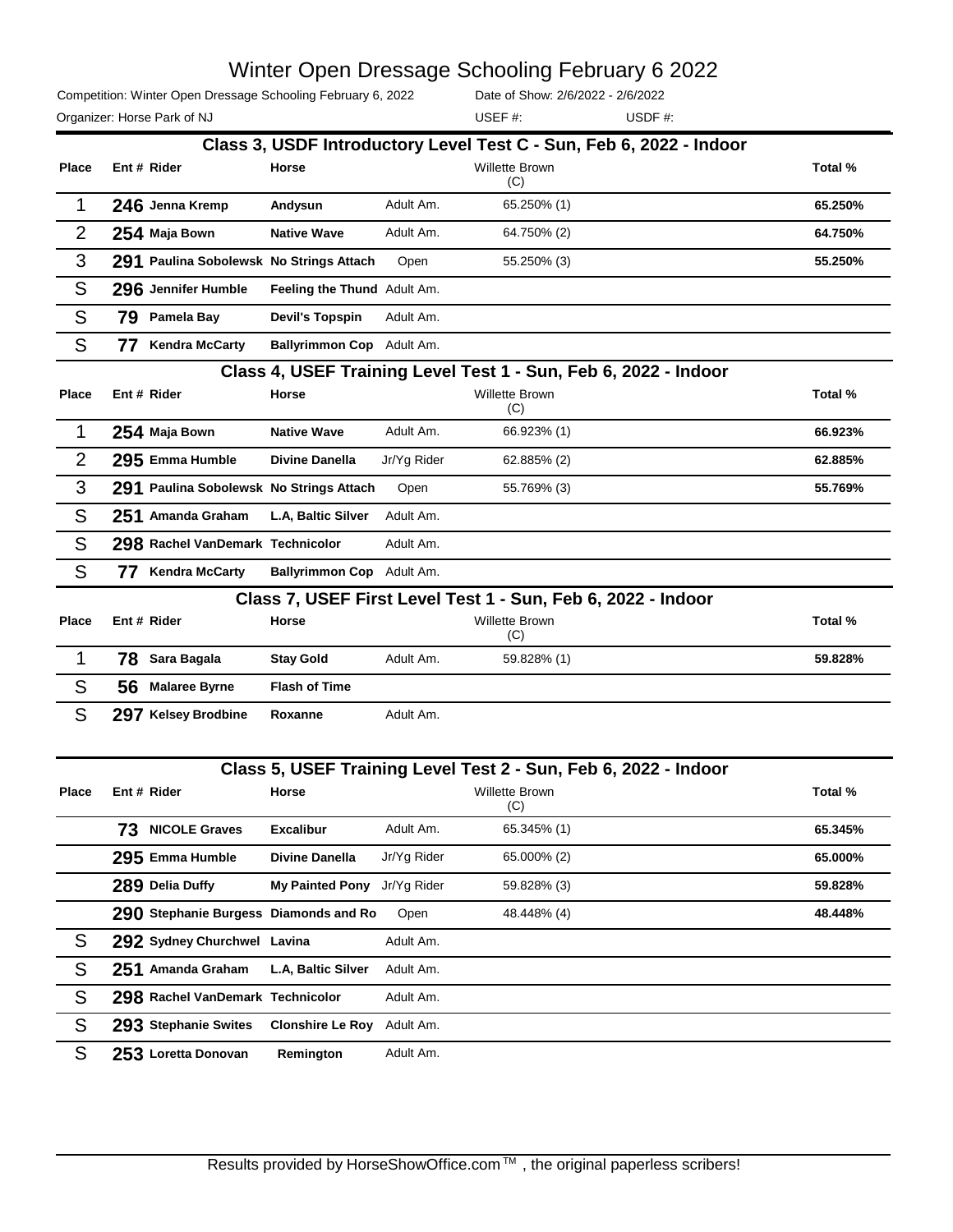| Competition: Winter Open Dressage Schooling February 6, 2022 | Date of Show: 2/6/2022 - 2/6/2022 |            |
|--------------------------------------------------------------|-----------------------------------|------------|
| Organizer: Horse Park of NJ                                  | USEF #:                           | USDF $#$ : |

|                |    |                                           |                        |               | Class 11-3, USEA Eventing TOC Intermediate A - Sun, Feb 6, 2022 - Indoor |         |
|----------------|----|-------------------------------------------|------------------------|---------------|--------------------------------------------------------------------------|---------|
| <b>Place</b>   |    | Ent # Rider                               | Horse                  |               | Willette Brown<br>(C)                                                    | Total % |
| S              | 53 | <b>Matthew Bryner</b>                     | <b>Nile Gold</b>       | Open          | <b>EVIA</b>                                                              |         |
|                |    |                                           |                        |               |                                                                          |         |
|                |    |                                           |                        |               | Class 8, USEF First Level Test 2 - Sun, Feb 6, 2022 - Indoor             |         |
| <b>Place</b>   |    | Ent # Rider                               | <b>Horse</b>           |               | <b>Willette Brown</b><br>(C)                                             | Total % |
| 1              |    | 72 Lori Kelly                             | <b>Excalibur</b>       | Adult Am.     | 61.714% (1)                                                              | 61.714% |
| S              |    | 297 Kelsey Brodbine                       | Roxanne                | Adult Am.     |                                                                          |         |
| S              |    | 252 Francesca Buchals Mind on Me          |                        | Adult Am.     |                                                                          |         |
|                |    |                                           |                        |               | Class 6, USEF Training Level Test 3 - Sun, Feb 6, 2022 - Indoor          |         |
| <b>Place</b>   |    | Ent # Rider                               | Horse                  |               | <b>Willette Brown</b><br>(C)                                             | Total % |
| 1              |    | 78 Sara Bagala                            | <b>Stay Gold</b>       | Adult Am.     | 61.897% (1)                                                              | 61.897% |
| $\overline{2}$ |    | 289 Delia Duffy                           | <b>My Painted Pony</b> | Jr/Yg Rider   | 60.345% (2)                                                              | 60.345% |
| S              |    | 292 Sydney Churchwel Lavina               |                        | Adult Am.     |                                                                          |         |
| S              |    | 290 Stephanie Burgess Diamonds and Ro     |                        | Open          |                                                                          |         |
|                |    |                                           |                        |               | Class 9, USEF First Level Test 3 - Sun, Feb 6, 2022 - Indoor             |         |
| <b>Place</b>   |    | Ent # Rider                               | <b>Horse</b>           |               | Willette Brown<br>(C)                                                    | Total % |
|                |    | 247 Bronwyn Carr                          | <b>Regency Lula</b>    | Adult Am.     | 62.083% (1)                                                              | 62.083% |
| $\mathbf C$    |    | <b>OEO</b> Francesco Duchele, Mind on Me. |                        | $A$ dult $Am$ |                                                                          |         |

S **252 Francesca Buchals Mind on Me** Adult Am.

|       | Class 11-2, USEA Eventing TOC Advanced A - Sun, Feb 6, 2022 - Indoor |              |      |                       |         |  |  |  |  |
|-------|----------------------------------------------------------------------|--------------|------|-----------------------|---------|--|--|--|--|
| Place | Ent # Rider                                                          | <b>Horse</b> |      | Willette Brown<br>(C) | Total % |  |  |  |  |
|       | 52<br><b>Matthew Bryner</b>                                          | Vavavoom     | Open | EVAA                  |         |  |  |  |  |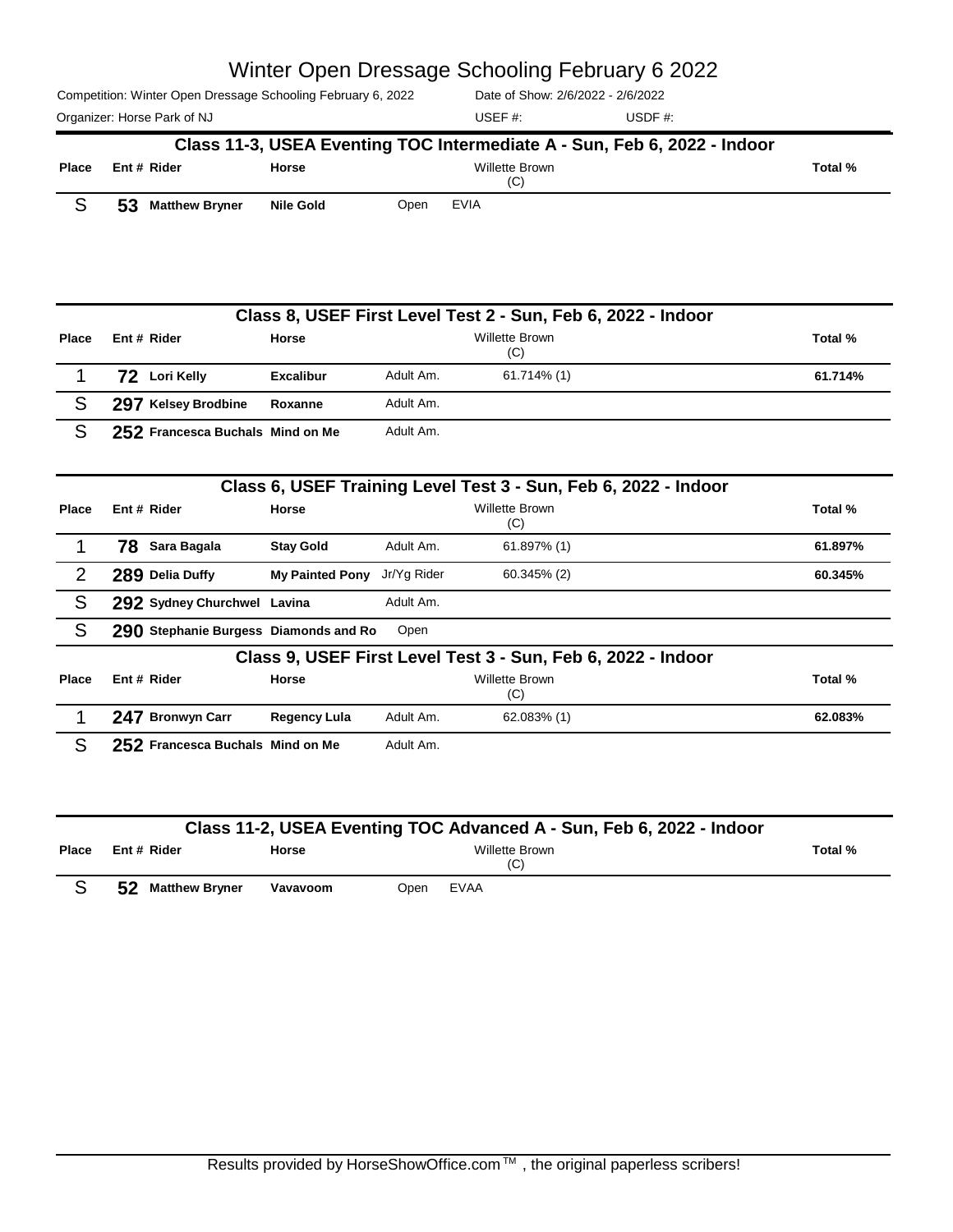|                             | Competition: Winter Open Dressage Schooling February 6, 2022                        | Date of Show: 2/6/2022 - 2/6/2022 |          |
|-----------------------------|-------------------------------------------------------------------------------------|-----------------------------------|----------|
| Organizer: Horse Park of NJ |                                                                                     | USEF $#$ :                        | USDE $#$ |
|                             | Class 10-1, USEF Second Level and Above TOC Second Ride - Sun, Feb 6, 2022 - Indoor |                                   |          |
| Place<br>Ent # Rider        | <b>Horse</b>                                                                        | Willette Brown<br>(C)             | Total %  |

1 **74 Sarah Stinneford Orchid's Tamino** Open <sup>31</sup> 62.162% (1) **62.162%**

|              | Class 10, USEF Second Level & Above TOC First Ride - Sun, Feb 6, 2022 - Indoor |                                  |              |           |      |                              |         |  |  |  |
|--------------|--------------------------------------------------------------------------------|----------------------------------|--------------|-----------|------|------------------------------|---------|--|--|--|
| <b>Place</b> |                                                                                | Ent # Rider                      | <b>Horse</b> |           |      | <b>Willette Brown</b><br>(C) | Total % |  |  |  |
|              |                                                                                | 247 Bronwyn Carr                 | Regency Lula | Adult Am. | - 21 | 63.378% (1)                  | 63.378% |  |  |  |
|              |                                                                                | Sharielle Lawrence HS Wrosaletti |              | Adult Am. | -23  | 44.643% (2)                  | 44.643% |  |  |  |

|              | Class 10-2, USEF Second Level and Above TOC Third Ride - Sun, Feb 6, 2022 - Indoor |                 |      |    |                       |         |  |  |  |
|--------------|------------------------------------------------------------------------------------|-----------------|------|----|-----------------------|---------|--|--|--|
| <b>Place</b> | Ent # Rider                                                                        | <b>Horse</b>    |      |    | Willette Brown<br>(C) | Total % |  |  |  |
|              | 74 Sarah Stinneford                                                                | Orchid's Tamino | Open | 32 | 63.553% (1)           | 63.553% |  |  |  |

|              | Class 10-3, USEF Second Level and Above TOC Prix St. George - Sun, Feb 6, 2022 - Indoor |              |      |                       |         |  |  |  |  |
|--------------|-----------------------------------------------------------------------------------------|--------------|------|-----------------------|---------|--|--|--|--|
| <b>Place</b> | Ent # Rider                                                                             | <b>Horse</b> |      | Willette Brown<br>(C) | Total % |  |  |  |  |
|              | 55<br><b>Matthew Bryner</b>                                                             | Sir John     | Open | <b>PSG</b>            |         |  |  |  |  |

|              | Class 12, USEF Western Dressage TOC First Ride - Sun, Feb 6, 2022 - Indoor |                                                       |                       |         |  |  |  |  |  |
|--------------|----------------------------------------------------------------------------|-------------------------------------------------------|-----------------------|---------|--|--|--|--|--|
| <b>Place</b> | Ent # Rider                                                                | Horse                                                 | Willette Brown<br>(C) | Total % |  |  |  |  |  |
|              |                                                                            | 294 Rachel VanDemark Lara's Poco Haile Adult Am. WDB1 |                       |         |  |  |  |  |  |